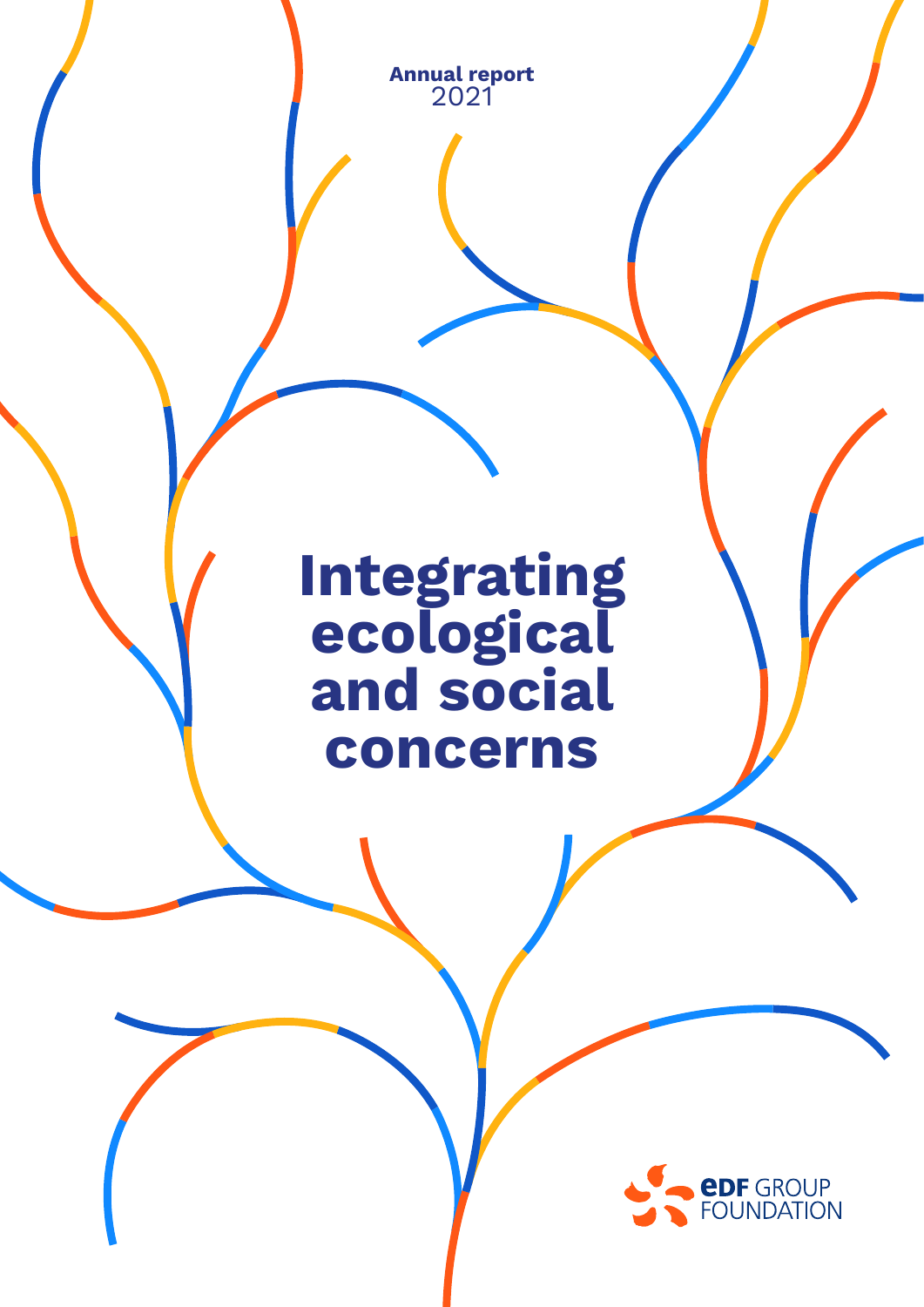# **Crisis and the "world after"**

2021 for the Foundation started in the context of a Covid crisis that just would not go away. A health crisis in the South, with initiatives to support health systems in India and Brazil.

The economic and social consequences in the North for the most disadvantaged, their fragility compounded by successive lockdowns; here, the Foundation wanted in particular to support students by facilitating their return to school and social life and an escape from their precarious situations. In 2021, the EDF Group Foundation also set a new goal to support initiatives from civil society linked to all the aspects of its mission: the environment, inclusion and education. Firstly, the environment and inclusion, with a determination to reconcile the solutions proposed for two too-often conflicting major issues: reducing social inequality and preserving the planet. Whether it is restoring mangroves in Indonesia and Senegal, or bringing nature back to a city in Benin by planting trees and creating horticultural spaces on former brownfields, the EDF Group Foundation has focused on projects that both create activities and jobs while generating environmental benefits.

This combination is crucial, both in France and internationally: the success of the ecological transition – of which IPCC reports continue to stress the urgency  $-$  is conditioned by reducing its economic and social impact on the most vulnerable populations. Always with sustained efforts for education, for the benefit of those who will build the *"world after,"* i.e. the youth from rural areas and priority action city neighbourhoods (QPV\*), because geographic and social determinism must also be fought for greater equality and justice. Education again when the final highlight of the year was to transform our cultural space in Paris, originally dedicated to contemporary art, and now given over to exhibitions on subjects of concern to society. This space is resolutely turned towards education for citizenship and an understanding of the contemporary world and is also visible in the territories thanks to its touring exhibitions.

One example is *Fake News*, a landmark event in 2021 that questioned the proliferation of fake news and that has had great success outside the capital. Current events, which have shown that the virtuous use of digital technology to prevent the excesses of a hyperconnected world is of great relevance, have made us even more determined to pursue this path.

**Laurence Lamy**

Delegate General of the EDF Group Foundation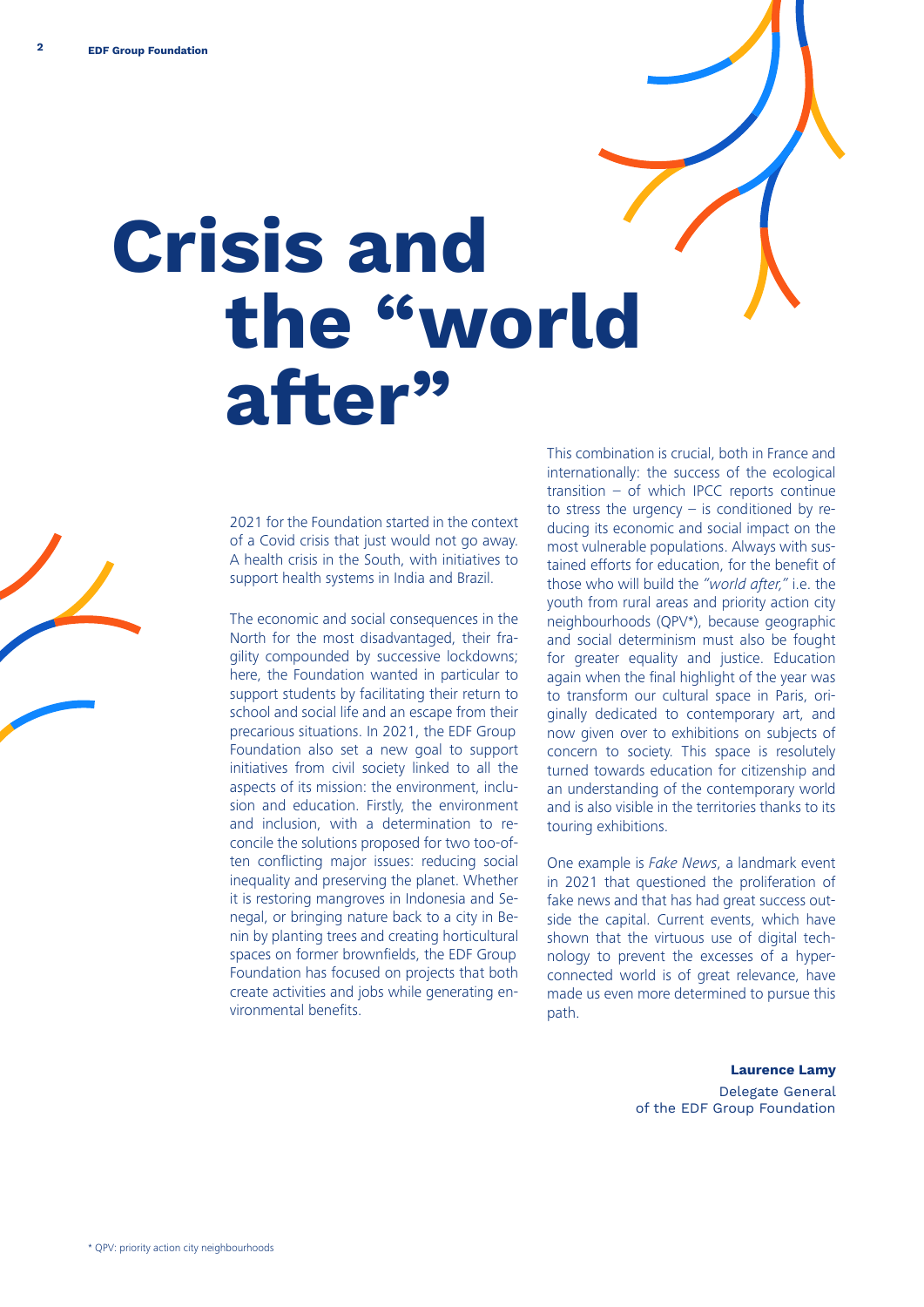

## **Identify local, innovative and emerging players**

**In 2021, the governance of the Foundation saw a marked increase in the engagement of the territories in the regions and countries where the Group operates. These local relays have strengthened their ability to detect innovative initiatives at the source in our three areas of action: the environment, inclusion and education.** 

This momentum is reflected in the calls for projects by the regions seeking solutions to combat global warming, one example being the Hauts-de-France region. This approach favours the coming together of new organizations, which extend and consolidate the network of associations and NGOs supported by the Foundation.

#### **Structure and competence**

The governance of the Foundation is a guarantee of autonomy, representativeness and the direction its actions take to promote the public interest. It is structured into five decision-making bodies. The Board of Directors, the selection committee, the France territorial committee and the international territorial committee are concerned with project sponsorship programmes. Their competence is defined according to the amount of support granted to the associations and the location of the projects. As for the culture committee it decides on cultural programming and exhibitions.

#### **Sustainable values**

The Foundation's Code of Ethics respects the principles and fundamental rights enshrined in the Universal Declaration of Human Rights, the United Nations Global Compact and the United Nations Convention against Corruption. The Foundation monitors the integrity of its partners and the associations it supports and contributes to the prevention of fraud and corruption.

#### **The Board of Directors**

#### **Chairman**

#### **Jean-Bernard Lévy**

Chairman and Managing Director of the EDF Group and Chairman of the EDF Group Foundation.



#### **Missions**

Oversee major programmes

> Adopt the budget and ensure it is correctly managed

Define the



 $\epsilon$ 40 Millions

For the 2020-2023 mandate

Foundation's policy orientations and its operating principles





- EDF SA
- EDF Renewables
- Dalkia - Enedis
- Citelum

**21** members, including **10** representatives of the founding members, **4** EDF group employee representatives and **7** qualified personalities from civil society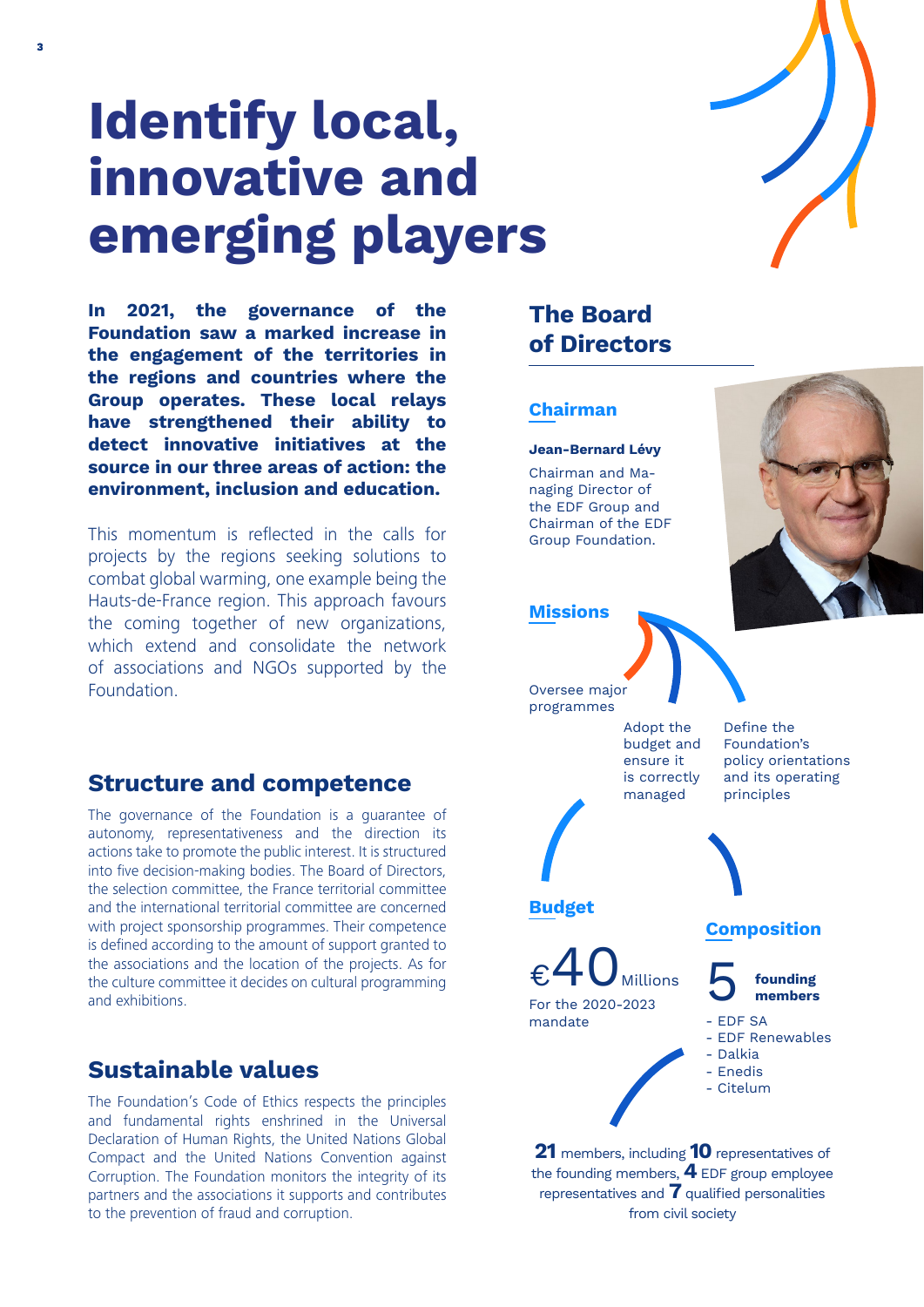

**4**

**With an annual budget of ten million euros, the Foundation supports structures of public interest in France and internationally. It supports participation by the Group's employees in patronage and volunteering actions and puts hybrid cultural structures in place to inform present and future societal issues.**

#### **Favour all forms of resilience**

#### **Who drives the patronage actions?**



**Environment 60 EDUCATIONAL PROJECTS AND PROGRAMMES** €1,172,534 1,246,481 Beneficiaries

to **preserve and restore endangered natural spaces** by adopting sustainable practices.

## **Inclusion**



**PROJECTS** to **combat deprivation in France** and **promote access to basic necessities** abroad.

### **Education**

**86** €1,904,558 175,405 Beneficiaries

**PROJECTS** to **act with disadvantaged youth and youth in school dropout situations.**

#### **Contribute to sustainable development goals**



 $9$  Projects 2,239,460 Beneficiaries

**Clean energy**

**Global warming**

€4,488,991

Projects

535,228 Beneficiaries

€1,527,404



1,246,481 **Beneficiaries** 

€1,172,534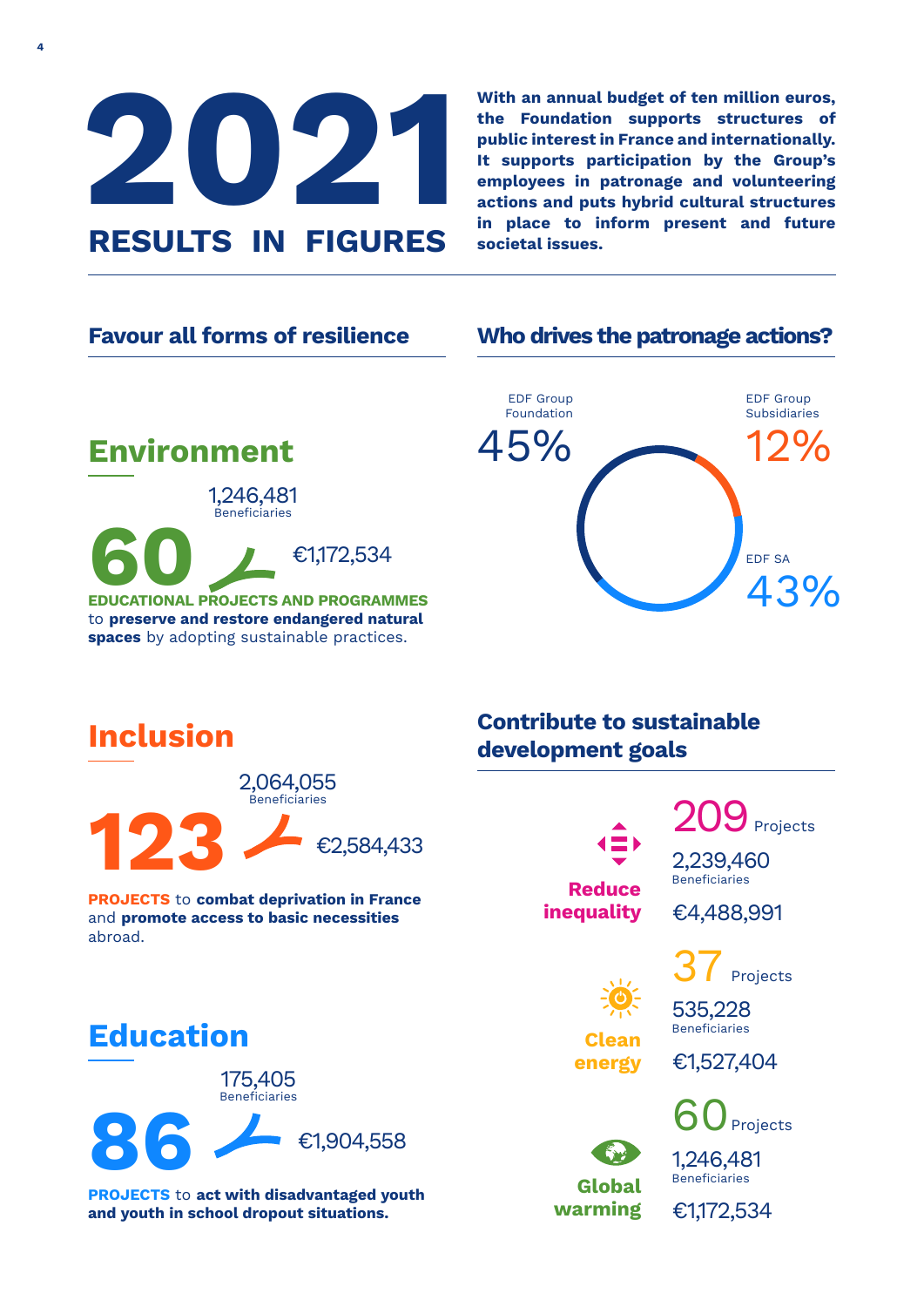#### **Patronage in France**



#### **International patronage**



#### **Create sustainable jobs through the FAPE**\*

EDF's FAPE is a solidarity initiative by EDF Group companies, trade union organizations and the Foundation and supports more than 300 projects each year focused on integration through economic activity and the creation of individual businesses by job-seekers, leading to the creation of about 3,500 jobs.